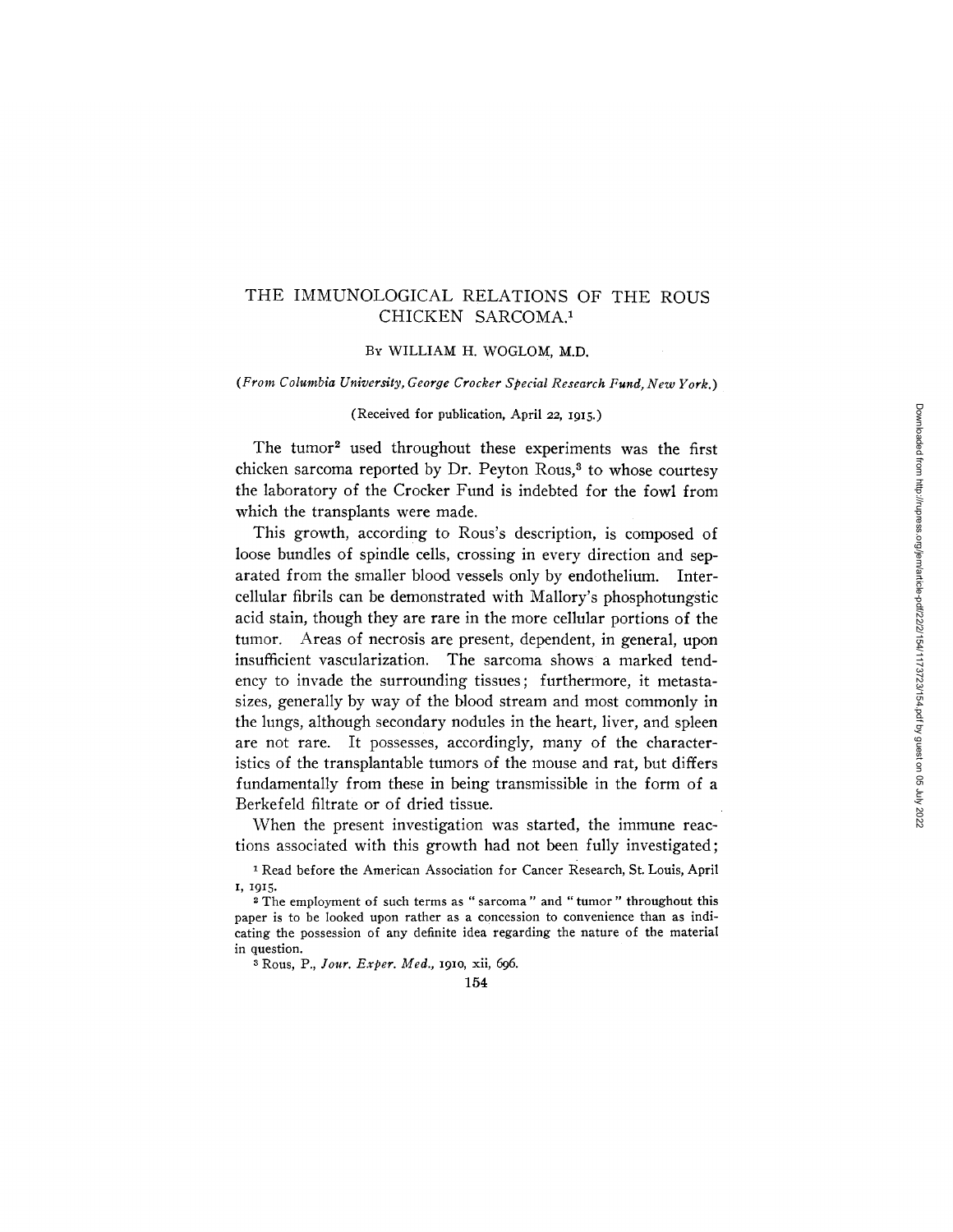thus, it was not known whether fowls can be rendered resistant to its inoculation by previous treatment with fowl tissue, after the manner in which mice can be made refractory to mouse tumors with the normal tissues of their species.

The injection of 0.05 gm., or even less, of mouse spleen, kidney, embryo, or blood corpuscles will confer a resistance to the subsequent implantation of mouse tumor in from 70 to 100 per cent of treated animals, which sets in by the third day, reaches its height about the tenth, and persists for approximately three months.

It has been suggested by  $Pitzman<sup>4</sup>$  that the refractory condition so evoked is due solely to a bacterial infection set up at the time when the immunizing material is introduced. If this were true, it should be possible to elicit resistance by preliminary treatment with the tissues of animals other than the mouse; the majority of observers, however, deny that this can be accomplished. In serious conflict with such an hypothesis, furthermore, is the observation of Woglom<sup>5</sup> that the highest degree of resistance is procured by treatment with embryo skin, although, as both aerobic and anaerobic cultures made in this laboratory show, this is the tissue, of all those used to induce the refractory condition, which is certain to be sterile. It is highly probable, therefore, that the presence of an artificial immunity to tumor implantation represents the completion of a specific reaction.

A preliminary communication $6$  described unsuccessful attempts to duplicate this reaction in fowls by treatment with ten day chick embryos, five to forty days before tumor inoculation. The small size of some of the growths in fowls thus injected thirty-two or forty days before introduction of the sarcoma suggested the possibility that a much longer time might be required for the development of complete immunity than the ten days necessary in mice. Hence, the period was extended to Ioo days.

Details of individual experiments are to be found in the accompanying table.

The fowls which it was sought to immunize were injected in the

- 4 Pitzman, M., *Ztschr. f. Krebsforsch.,* 1914, xiv, 57.
- 5 Woglom, W. H., *]our. Exper. Med.,* 1912 , xvi, *629.*
- 6 Woglom, *Proc. \_IV. Y. Path. Soc.,* 1914, N. S., xiv, 202.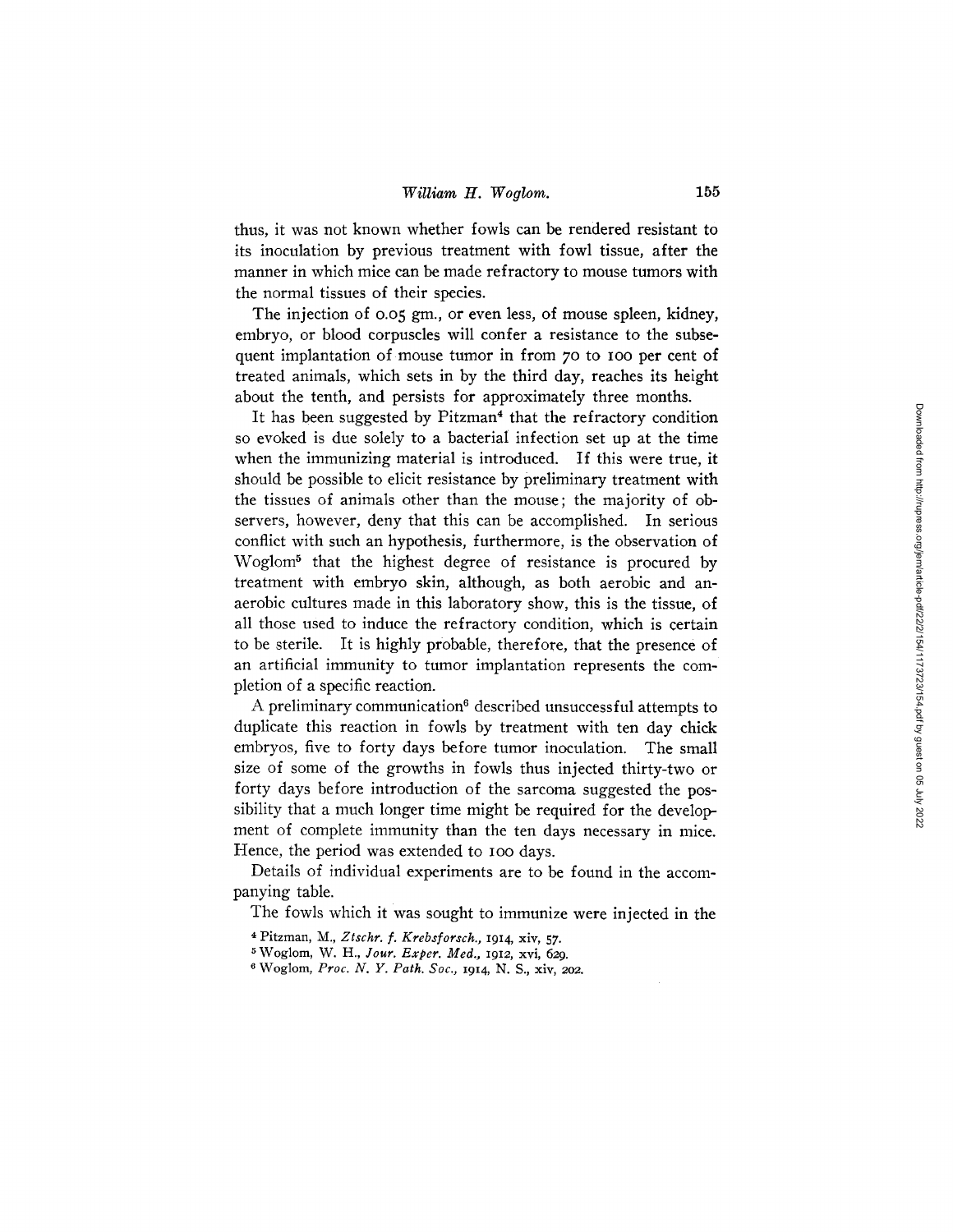## 156 *Immunological Relations of Rous Chicken Sarcoma.*

left breast with from I to IO cc. of fresh hashed chicken embryo, and at periods varying from 5 to Ioo days afterward were inoculated with intact grafts (o.o2 gm.) of tumor in the right breast,

| Experiment<br>No.         | Interval between<br>treatment and<br>tumor inoculation. | Dose of embryo<br>emulsion. | No. of chickens. | Tumors.        | No tumors.              |
|---------------------------|---------------------------------------------------------|-----------------------------|------------------|----------------|-------------------------|
|                           | days                                                    | cc.                         |                  |                |                         |
| I                         | 5                                                       | 5.0                         | 10 controls*     | 10             | 0                       |
|                           |                                                         |                             | 8 treated        | 5              | 3                       |
| п                         | 5                                                       | 10.0                        | 6 controls       | 6              | $\mathbf{o}$            |
|                           |                                                         |                             | 6 treated        | 6              | $\mathbf{o}$            |
| ш                         | 10                                                      | 1.0                         | 15 controls      | 15             | O                       |
|                           |                                                         |                             | 17 treated       | 16             | I                       |
| IV                        | <b>I2</b>                                               | 5.0                         | II controls      | II             | o                       |
|                           |                                                         |                             | 10 treated       | ΙO             | O                       |
| v                         | 14                                                      | 2.0                         | 5 controls       | 5              | 0                       |
|                           |                                                         |                             | o treated        | 9              | O                       |
| VI                        | 14                                                      | 4.0                         | 2 controls       | $\overline{2}$ | $\mathbf o$             |
|                           |                                                         |                             | 5 treated        | 5              | $\Omega$                |
| <b>VII</b>                | 25                                                      | 5.0                         | 10 controls*     | 10             | $\Omega$                |
|                           |                                                         |                             | II treated       | 10             | I                       |
| <b>VIII</b>               | 28                                                      | 2.0                         | 3 controls       | 3              | $\mathbf o$             |
|                           |                                                         |                             | 3 treated        | 3              | O                       |
| IX                        | 32                                                      | 5.0                         | 5 controls       | 5              | $\Omega$                |
|                           |                                                         |                             | 3 treated**      | $\overline{2}$ | r                       |
| $\mathbf x$               | 40                                                      | 5.0                         | II controls      | IΙ             | $\bf{o}$                |
|                           |                                                         |                             | 7 treated**      | 7              | $\Omega$                |
| $\mathbf{X} \mathbf{I}$ . | 70                                                      | 5.0                         | 22 controls      | 2I             | r                       |
|                           |                                                         |                             | 20 treated       | <b>18</b>      | $\overline{\mathbf{z}}$ |
| XII                       | 100                                                     | 5.0                         | 16 controls      | 15             | I                       |
|                           |                                                         |                             | 18 treated       | <b>18</b>      | o                       |

| ABLE |  |
|------|--|
|------|--|

\* Same controls used for both experiments.

\*\* More small tumors than among controls.

together with an equal number of normal controls. Three weeks after implantation of the tumor the fowls were autopsied.

117 treated and lO6 control fowls lived long enough to come to autopsy. Of the treated, 109 (93 per cent) proved receptive for the tumor, and among the controls  $I_{04}$  ( $98$  per cent) developed growths.

The difference between the treated fowls and their controls is slight enough to warrant the statement that immunity to the sarcoma in question can not be produced by preliminary injection with chicken embryo in the amounts administered. The number of tumors in each group is approximately the same, and, with the exception of Experiments IX and X, the growths in the treated fowls were fully as large as those in the controls.